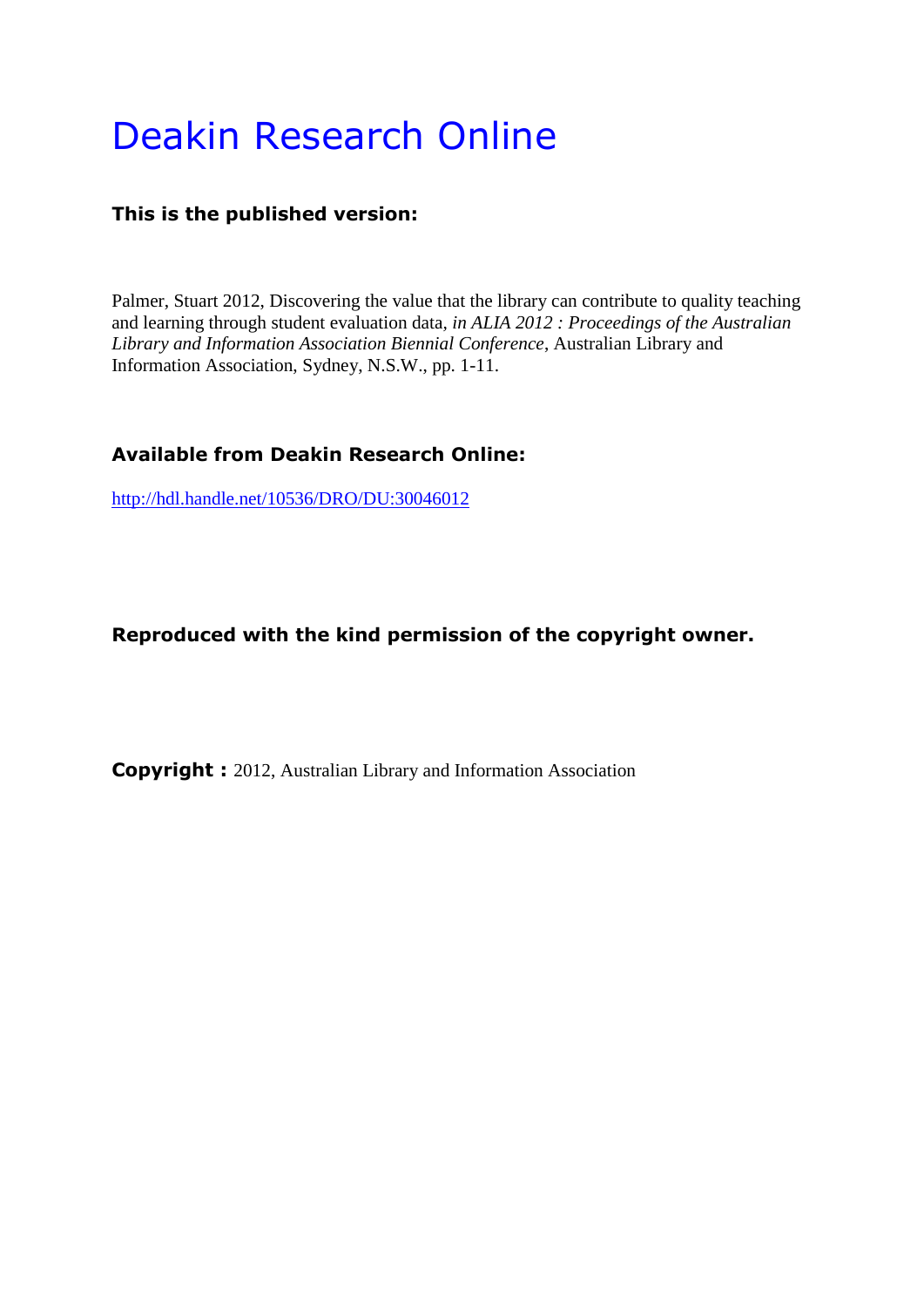## **DISCOVERING THE VALUE THAT THE LIBRARY CAN CONTRIBUTE TO QUALITY TEACHING AND LEARNING THROUGH STUDENT EVALUATION DATA**

# Stuart Palmer, Institute of Teaching and Learning, Deakin University

Institute of Teaching and Learning, Deakin University, 1 Gheringhap Street, Geelong, Victoria, 3220, Australia E-mail address: [spalm@deakin.edu.au](mailto:spalm@deakin.edu.au)

#### ABSTRACT

Large surveys of library user service quality perception are common. However, student evaluation of teaching (SET) data often show a disparity between ratings of library service quality and library resource quality. In this situation, perhaps SET data can also provide insights into what contributes to the perception of library resource quality, and hence identify leverage points for quality improvement interventions. This paper documents an analysis of available Deakin University SET data relating to student interaction with, and evaluation of, library resources. It highlights significant correlations associated with library-related SET items, and from them infers actions that the library could undertake to improve the value and perception of the quality of library resources. The following results were observed. High ratings for library resources were likely to be associated with high general ratings of teaching and unit quality. Postgraduate coursework students rated library resources significantly higher than students in the first three years of undergraduate programs. Students in one faculty (Health) rated library resources significantly higher than students in all other faculties. There was a strong correlation observed in Australasian Survey of Student Engagement data for both 2009 and 2010 between the two items "Used library resources on campus or online" and "Worked on an essay or assignment that required integrating ideas or information from various sources". These findings suggest the following conclusions. Wellplanned learning environments are likely to integrate meaningful student interaction with the library. Initiatives to improve the value and perception of the quality of library resources should be focussed on the specific characteristics and needs of particular student cohorts to have maximum impact. More sophisticated assessment tasks that require students to interact with the library have the potential to result in higher student ratings of the value of library resources.

#### INTRODUCTION

Internationally, university libraries have embraced quality evaluation to a significant degree, and large surveys of library user service quality perception are frequently employed. Internationally the LibQUAL+ survey run by the US Association of Research Libraries (ARL) is commonly used [\(Cook, Heath, Kyrillidou & Webster, 2001;](#page-10-0) [Thompson, Cook & Kyrillidou,](#page-11-0)  [2006;](#page-11-0) [Walters, 2003\)](#page-11-1), and in the UK the Society of College, National and University Libraries (SCONUL) satisfaction survey has been commonly used [\(Crawford, 2003\)](#page-10-1). In Australasia the Council of Australian University Librarians sponsors the use of the Insync survey [\(Horn,](#page-11-2)  [Calvert & Ferguson, 2009;](#page-11-2) [Zauha & Potter, 2009\)](#page-11-3). These surveys are based on identified domains of service quality, and within these domains users provide ratings of both their expectations and their actual experiences. The "gap" between the expectation and performance is suggested as an indicator for action to improve performance, and absolute performance ratings can be used as a point of comparison to benchmark against other libraries. The comparative ranking of performance results of service quality surveys, while potentially useful for benchmarking, doesn"t actually guarantee anything about the absolute level of service quality  $-$  i.e., the top ranked performance in a comparison set may still be deficient in an absolute sense.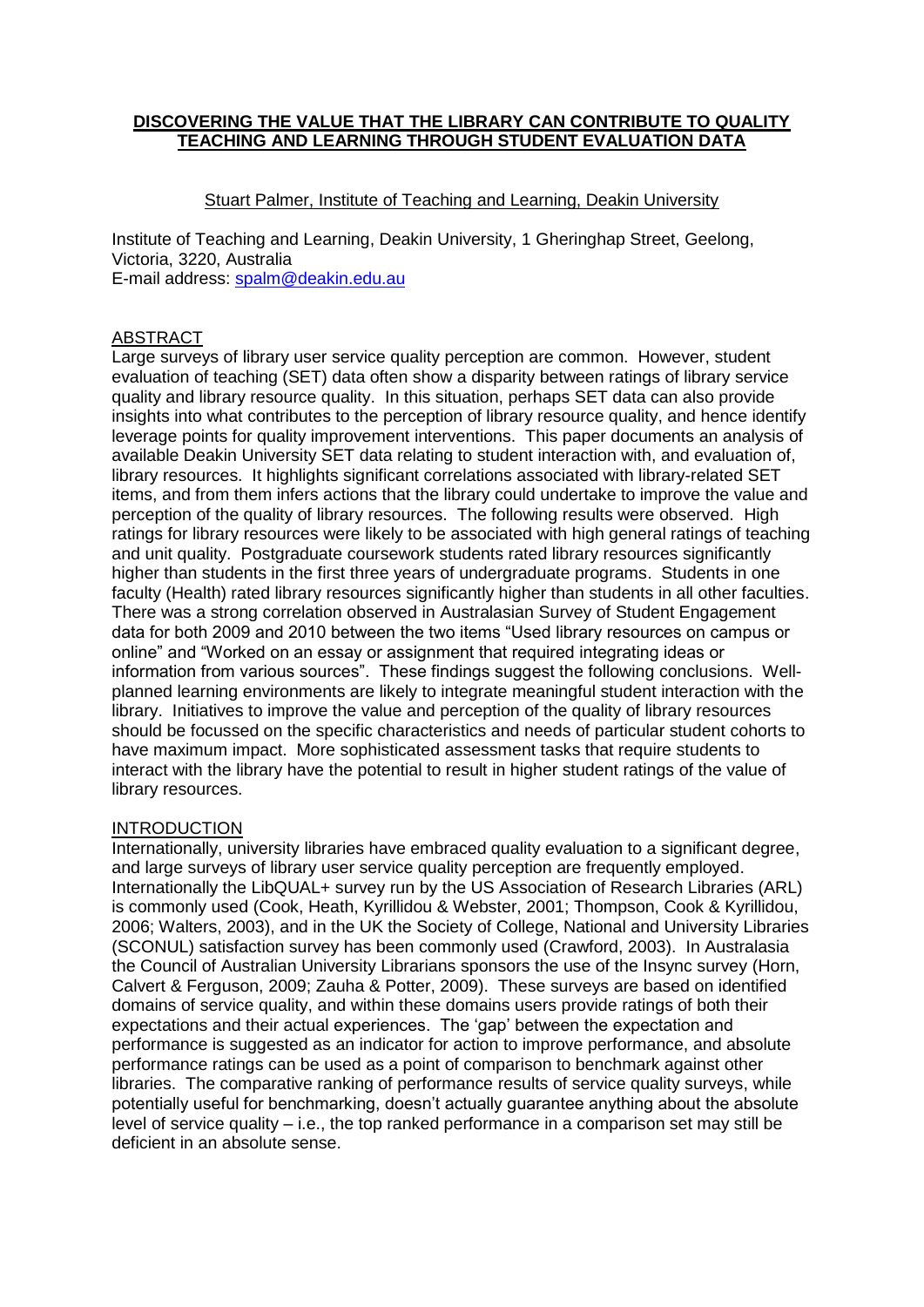In the case of Deakin University, a 2010 overall satisfaction rating in the top quartile of the Australasian Insync survey [\(Deakin University Library, 2010\)](#page-10-2) suggests a high level user satisfaction with the Deakin University Library. However, as shown in Figure A1 (see Appendix), the mean rating (consolidated at the whole university level) for item 6 ("The library resources met my needs for this unit') in Deakin University"s student evaluation of teaching and units (SETU) survey is amongst the lowest rating items historically. This situation reflects a national dichotomy that can also be observed in the results of the course experience questionnaire (CEQ). The optional student support scale (SSS) of the CEQ includes item SSS34 ("The library services were readily accessible"). Figure A2 shows that SSS34 has historically been the highest rating (percentage agreement) item in the SSS and, in fact, one of the highest rating items in the entire CEQ. The optional Learning Resources Scale (LRS) of the CEQ includes item LRS12 ("The library resources were appropriate for my needs"). In contrast, Figure A3 shows that LRS12 has, in recent years, been one of lowest rating items in the LRS, and significantly lower than SSS34 in absolute terms.

There is no doubt that the library plays an important part in the student experience of university life. Theoretical constructs of university quality derived from reviews of the literature often explicitly include satisfaction with library service [\(Arambewela & Hall, 2006;](#page-10-3) [Gruber & Voss, 2010\)](#page-11-4). While service quality measurements are always likely to be important for a library, libraries have moved beyond being solely service and support providers, and now play a direct role in student learning [\(Owusu-Ansah, 2004\)](#page-11-5). If student evaluation of teaching (SET) data are suggesting a disparity in ratings between library service quality and library resource quality, then perhaps SET data can also provide insights into what contributes to the perception of library resource quality, and hence identify leverage points for quality improvement interventions. The use of data relating to the library from existing SET instruments is not a new idea – examples can be found in the literature [\(Brookes, 2003;](#page-10-4) [Symons, 2004\)](#page-11-6). This paper documents an analysis of available Deakin University SET data relating to student interaction with, and evaluation of, library resources. It highlights significant correlations associated with library-related SET items. It also presents a case study outlining the integration of library activities into a unit of study, and the SET data obtained in response to this. Finally, from this work, actions are suggested that the library could undertake to improve the value and perception of the quality of library resources.

# **METHODS**

The SETU instrument, as a standardised, centrally administered questionnaire, was first introduced at Deakin University in 2003, and its current form was introduced in 2006, with item 10 added in 2010. It consists of ten core items:

- 1. This unit was well taught.
- 2. The course materials in this unit were of high quality.
- 3. The workload in this unit was manageable.
- 4. Requirements for completing the assessment tasks in this unit were clear.
- 5. The teaching staff gave me helpful feedback.
- 6. The library resources met my needs for this unit.
- 7. I would recommend this unit to other students.
- 8. The technologies used to deliver the online content in this unit performed satisfactorily.
- 9. The on-line teaching and resources in this unit enhanced my learning experience.
- 10. This unit challenged me to learn.

SETU respondents rate each core item on a five point scale (1=strongly disagree; 2=disagree; 3=neutral; 4=agree; 5=strongly agree) with a "not applicable" option included.

Following the completion of the SETU survey period and collation of results, SETU data are reported via a public website [\(Deakin University, 2011\)](#page-10-5); anyone with an interest can query the results for the ten core SETU items, based on a selection of evaluation period, faculty, school, unit and student enrolment location. The data reported for a unit include total enrolment, total number of responses and computed response rate for the enrolment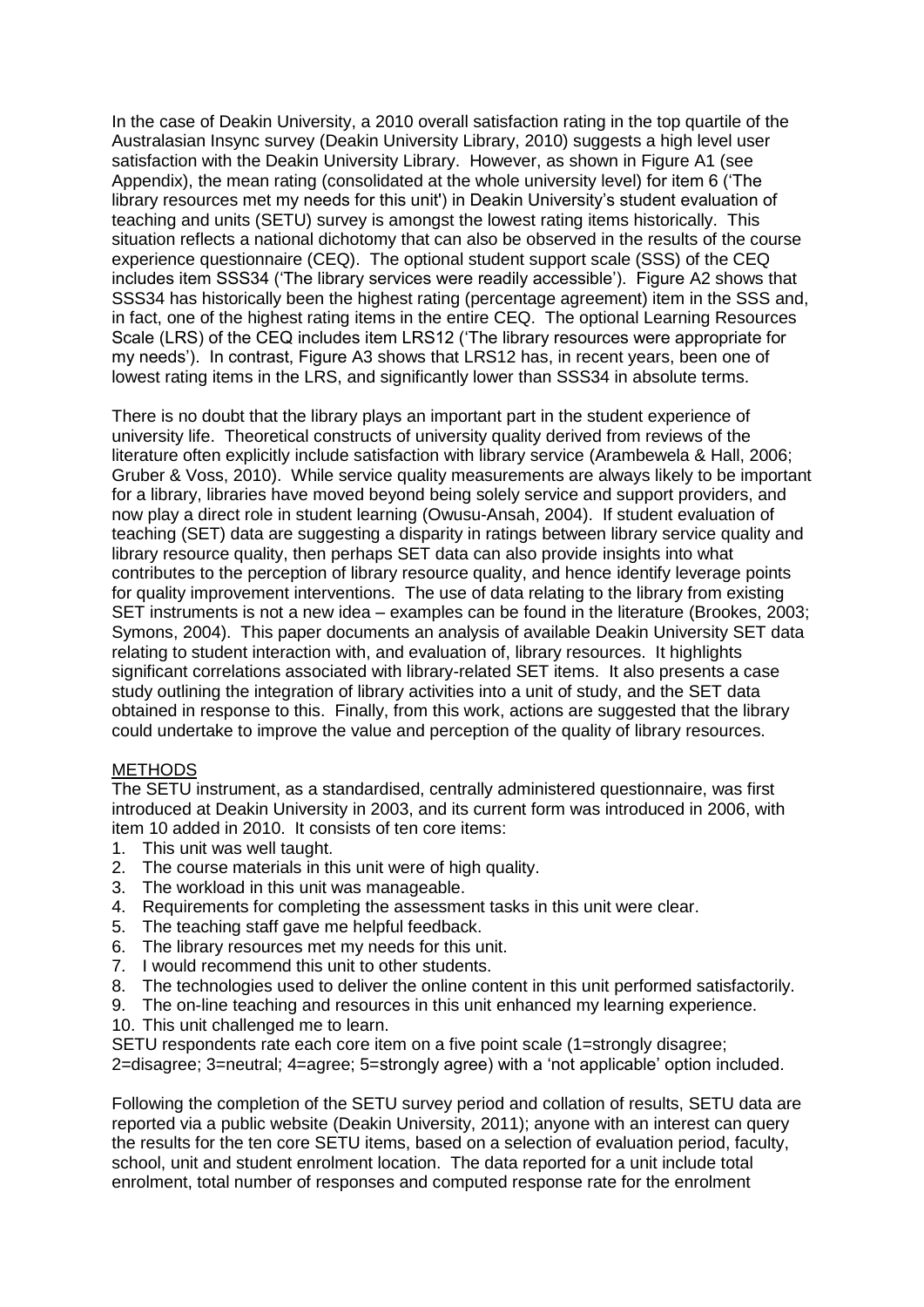location(s) selected, and, for each of the ten core SETU items, number of responses, mean rating and standard deviation of the mean rating. The mean ratings for SETU items 1, 7 and 9 take on a particular significance, as these items are reported to the University Council as overall teaching quality indicators for a unit of study.

Mean ratings for the ten core SETU items for all units reporting data via the Deakin University SETU web site were collected for the whole year period, including trimester 2 2009, trimester 3 2009/2010 and trimester 1 2010. Based on the systematic coding convention used for identifying units of study at Deakin University, it was possible to identify the nominal year level and the "owning" Faculty (used as a proxy for broad discipline area) for each unit and add these data to the SETU data record for that unit. The data extracted from the SETU reporting web site and used in the analysis here included mean rating sets for 1432 units of study, and represented 74498 sets of SETU ratings, 188391 individual student enrolments and 58.5 percent of all units listed in the Deakin University handbook [\(Deakin University, 2010\)](#page-10-6) for the period under consideration. The SETU data were analysed to identify significant correlations between the mean rating for item 6 (relating to the Library), other SETU item mean ratings, and other related data items.

In 2009 and 2010 Deakin University participated in the Australasian Survey of Student Engagement (AUSSE). In particular, a stratified sample of first and third year students were invited to complete the student engagement questionnaire (SEQ) [\(Australian Council for](#page-10-7)  [Educational Research, 2011\)](#page-10-7). Through seeking (generally quantitative) responses to a large number of items, the SEQ seeks to measure six different aspects of student engagement, seven student outcomes scales, and a range of information on individual demographics and educational contexts from students [\(Coates, 2010\)](#page-10-8). A number of additional items are included, including the library-related item "Used library resources on campus or online". The Deakin University AUSSE data for 2009 and 2010 were analysed to identify significant correlations between the mean rating for the item relating to the Library and the mean ratings for other AUSSE items.

# RESULTS AND DISCUSSION

A comparison of the correlation between mean ratings for SETU item 6 and all other SETU items is given in Table 1. Correlation is given as Pearson linear correlation coefficient [\(Lewis-Beck, Bryman & Liao, 2004, p. 808\)](#page-11-7), and the computed statistical significance is also provided. It is observed that the mean ratings of all other SETU items are significantly and strongly positively correlated with item 6. In fact, the mean ratings of all SETU items are strongly inter-correlated; with correlation coefficients ranging from 0.278 (between items 3 and 10) to 0.883 (between items 1 and 7). The observation of strong correlation for item 6 with other SETU items suggests that teachers/units that have carefully considered curriculum, learning resources, learning activities, assessment, workload, etc. are also likely to have thought about meaningful integration with university academic support services – good teaching and learning is likely to include the library.

Table 1 – Correlation between SETU item 6 mean rating and all other SETU items.

| <b>Item</b> | Correl.     | Signif.                            | Item | Correl.     | Signif.                     | Item           | Correl. | Signif.                              |
|-------------|-------------|------------------------------------|------|-------------|-----------------------------|----------------|---------|--------------------------------------|
|             | $r = 0.564$ | $p<4x10^{-121}$                    |      |             | 2 $r=0.589$ $p<2x10^{-134}$ | $\overline{3}$ |         |                                      |
|             | $r = 0.511$ | $p < 5x10^{-96}$                   | 5    |             | $r=0.547$ $p<2x10^{-112}$ 1 |                |         | $r = 0.585$ $p < 3 \times 10^{-132}$ |
|             | $r = 0.560$ | $\degree$ p<4x10 <sup>-119</sup> l |      | $r = 0.589$ | $p<$ 3x10 <sup>-134</sup>   | 10             |         | $r = 0.513$ $p < 2x10^{-46}$         |

Looking further into the full data set associated with the collected SETU mean ratings, two further significant correlations with SETU item 6 were observed – with the year level of the unit ( $r = 0.206$ ;  $p < 4x10^{-15}$ ) and with the owning faculty ( $r = 0.170$ ;  $p < 1x10^{-10}$ ). Both of these variables are strictly categorical (though year level has an implied ordinal sequence),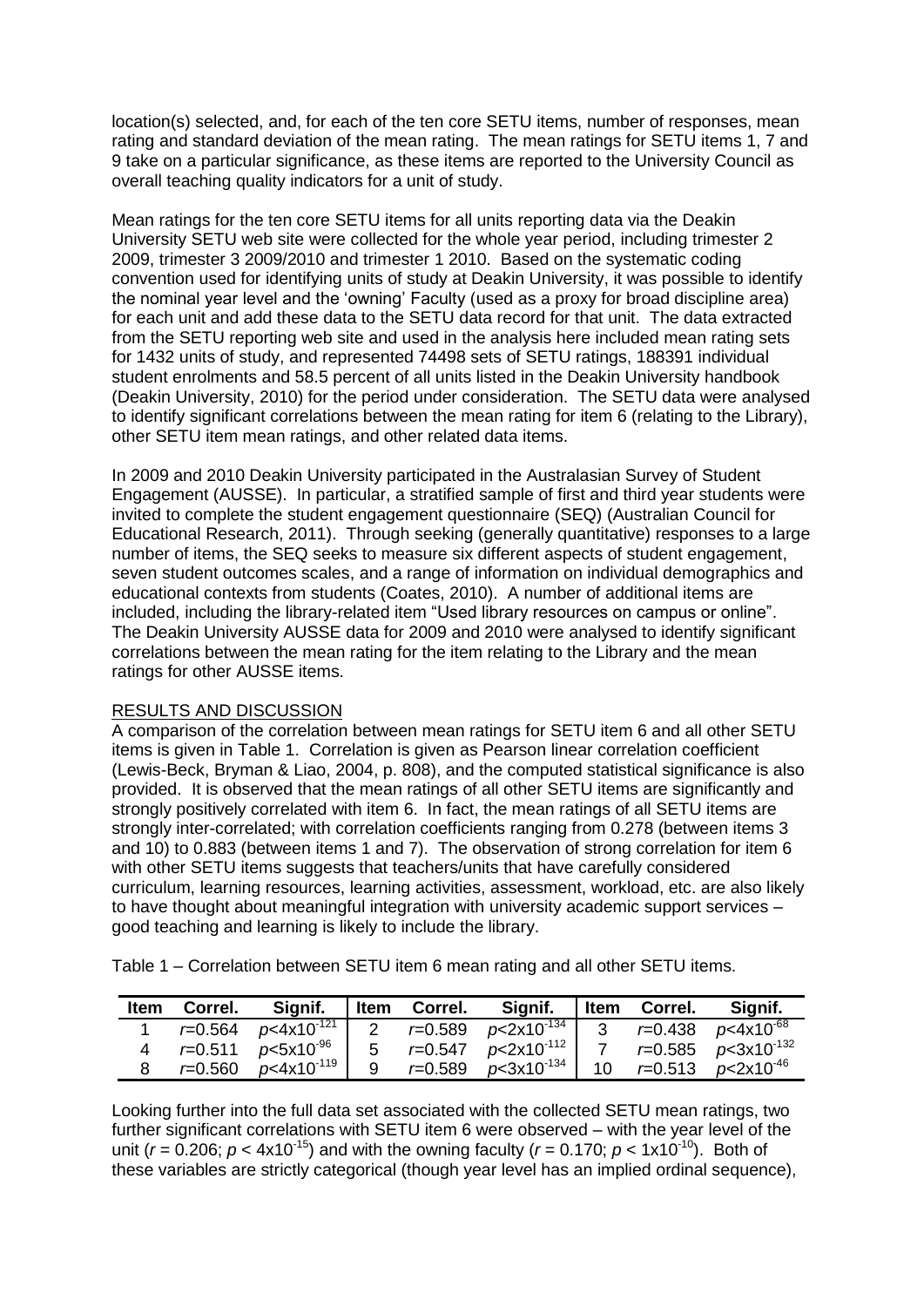so the correlation coefficient is only indicative of an association. The exact nature of the association can be explored using an analysis of variance (ANOVA) test [\(Lewis-Beck et al.,](#page-11-7)  [2004, p.13\)](#page-11-7). Here, a year level of 1-4 applies to units in undergraduate programs and represents the nominal year sequence in which a student would enrol in the unit. A year level of 5 is associated with a small set of units specifically for education students returning to obtain a "fourth year qualification", and a year level of 7 is associated with coursework Master level studies.

For SETU item 6, a one-way ANOVA was attempted for the mean rating as the dependent variable against year level grouping. Levene"s test of homogeneity of variance [\(Lewis-Beck](#page-11-7)  [et al., 2004, p. 564\)](#page-11-7) failed, so a robust ANOVA test using the Welch test statistic [\(Lewis-](#page-11-7)[Beck et al., 2004, p. 1192\)](#page-11-7) was performed instead. A significant difference in mean rating between year level groupings was observed for SETU items 6 ( $F = 11.01$ ;  $p < 6x10<sup>-7</sup>$ ). Figure 1 shows the mean SETU ratings for the year level groupings. Note that a compressed vertical scale is used and 95 percent confidence intervals are estimated [\(Lewis-Beck et al.,](#page-11-7)  [2004, p. 168\)](#page-11-7) – the very wide confidence interval on year level 5 is due to the relatively small number of units at this level. The confidence intervals in Figure 1 suggest that not all of the observed differences in mean rating between year pairs are significant. To establish which year pairs have significant differences in mean rating, post-hoc pair-wise testing was performed using Tamhane's T2 post-hoc test [\(Cramer & Howitt, 2004, p. 169\)](#page-10-9). Based on a significance level of  $p < 0.01$ , the significant differences in mean rating by year level are limited to level 7 compared to levels 1, 2 and 3.



Figure 1 – Mean ratings for SETU item 6 by year level grouping.

For SETU item 6, a one-way ANOVA was attempted for the mean rating as the dependent variable against faculty grouping. Levene's test of homogeneity of variance failed, so a robust ANOVA test using the Welch test statistic was performed instead. A significant difference in mean rating between faculty groupings was observed for SETU items 6 (*F* = 29.15;  $p < 9x10^{-18}$ ). Figure 2 shows the mean SETU ratings for the faculty groupings. Note that a compressed vertical scale is used and 95 percent confidence intervals are estimated. The confidence intervals in Figure 2 suggest that not all of the observed differences in mean rating between faculty pairs are significant. To establish which faculty pairs have significant differences in mean rating, post-hoc pair-wise testing was performed using Tamhane's T2 post-hoc test. Based on a significance level of  $p < 0.01$ , the significant differences in mean rating by faculty are limited to the Faculty of Health compared to all other faculties.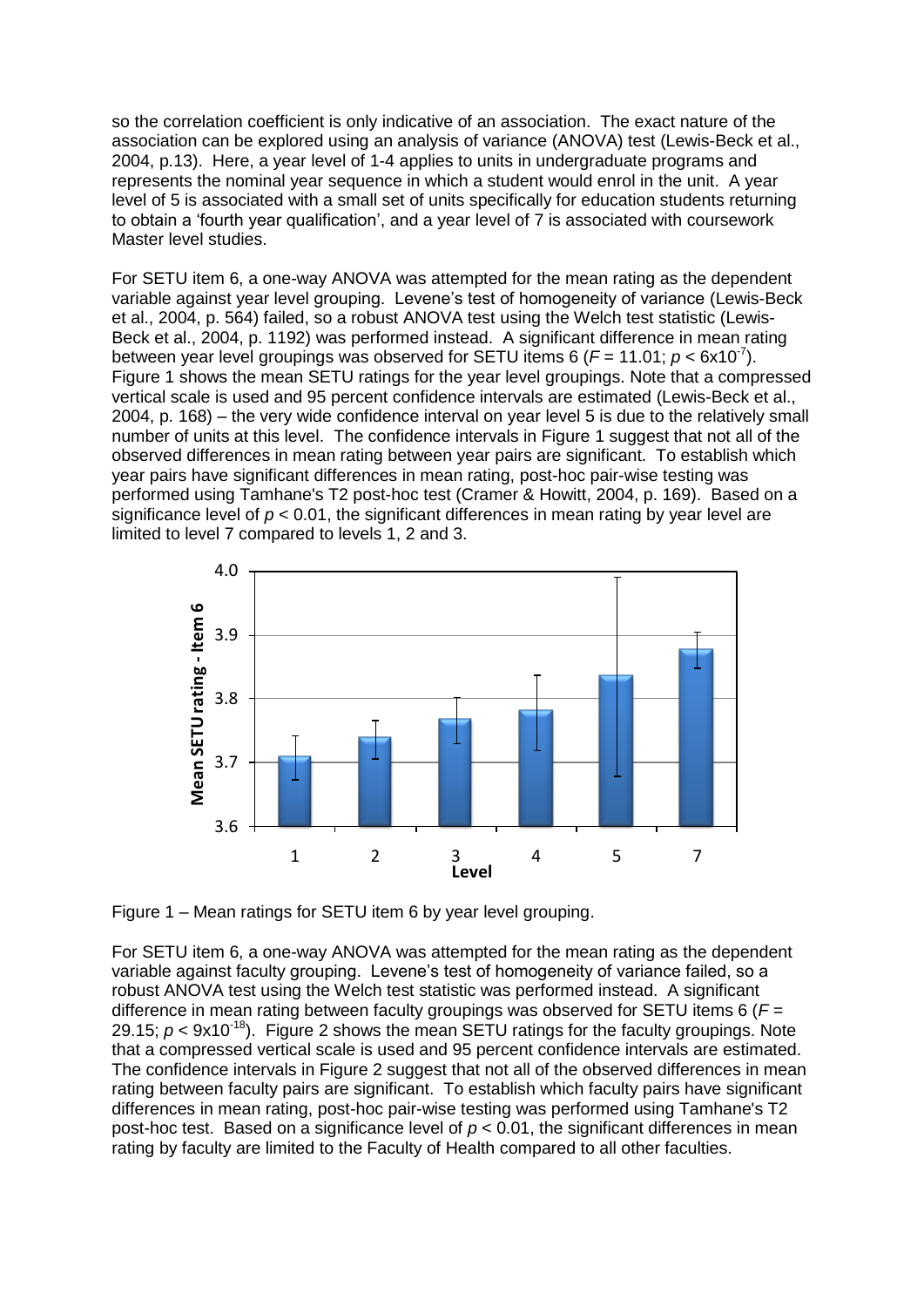

Figure 2 – Mean ratings for SETU item 6 by year faculty grouping.

The significant differences observed in mean rating for SETU item 6 by year and faculty tend to be limited to the extremes (i.e., year level 7 compared to 1, 2 and 3, and a single faculty compared to the other three). Also, the strong inter-item correlations observed for all SETU items mean that these two observed associations may be, at least in part, due to underlying differences in other SETU ratings on the basis of year level and/or faculty. Additionally, the Pearson linear correlation coefficients noted above for these two associations provide an indication of the effect size of the associations, and they are relatively small. Finally, it could be argued that year level and owning faculty are both factors beyond the control of the library. However, these findings lend support for the differentiated/customised approach most university libraries would have for dealing with different student groups; for example different services for undergraduate and postgraduate students, and nominated faculty liaison librarians to deal with the particular needs of different discipline areas. These findings also suggest that some initiatives to improve the value and perception of the quality of library resources should be focussed on the specific characteristics and needs of particular student cohorts to have maximum impact.

A comparison of the correlation between mean ratings for the AUSSE item "Used library resources on campus or online" and all other AUSSE items, for both 2009 and 2010 Deakin University AUSSE data, revealed a number of significant, though largely minor, correlations. However, a single pair-wise correlation stood out as having approximately twice the explanatory association with the AUSSE "library" item than all others – that item was "Worked on an essay or assignment that required integrating ideas or information from various sources". If a linear association is assumed, then the square of Pearson linear correlation coefficient is referred to as the coefficient of determination, and it provides a measure of the variation in one variable explained by the other variable. Table 2 gives the correlation, determination and statistical significance of the association between the "library" and "integrating ideas" items for both the 2009 and 2010 AUSSE data sets.

Table 2 – Correlation between AUSSE "library" and "integrating ideas" items.

| Year | <b>Correlation</b> | <b>Determination</b> | <b>Significance</b> |
|------|--------------------|----------------------|---------------------|
| 2009 | $r = 0.476$        | $R^2 = 0.227$        | $p < 8x10^{-41}$    |
| 2010 | $r = 0.517$        | $R^2 = 0.267$        | $p < 5x10^{-40}$    |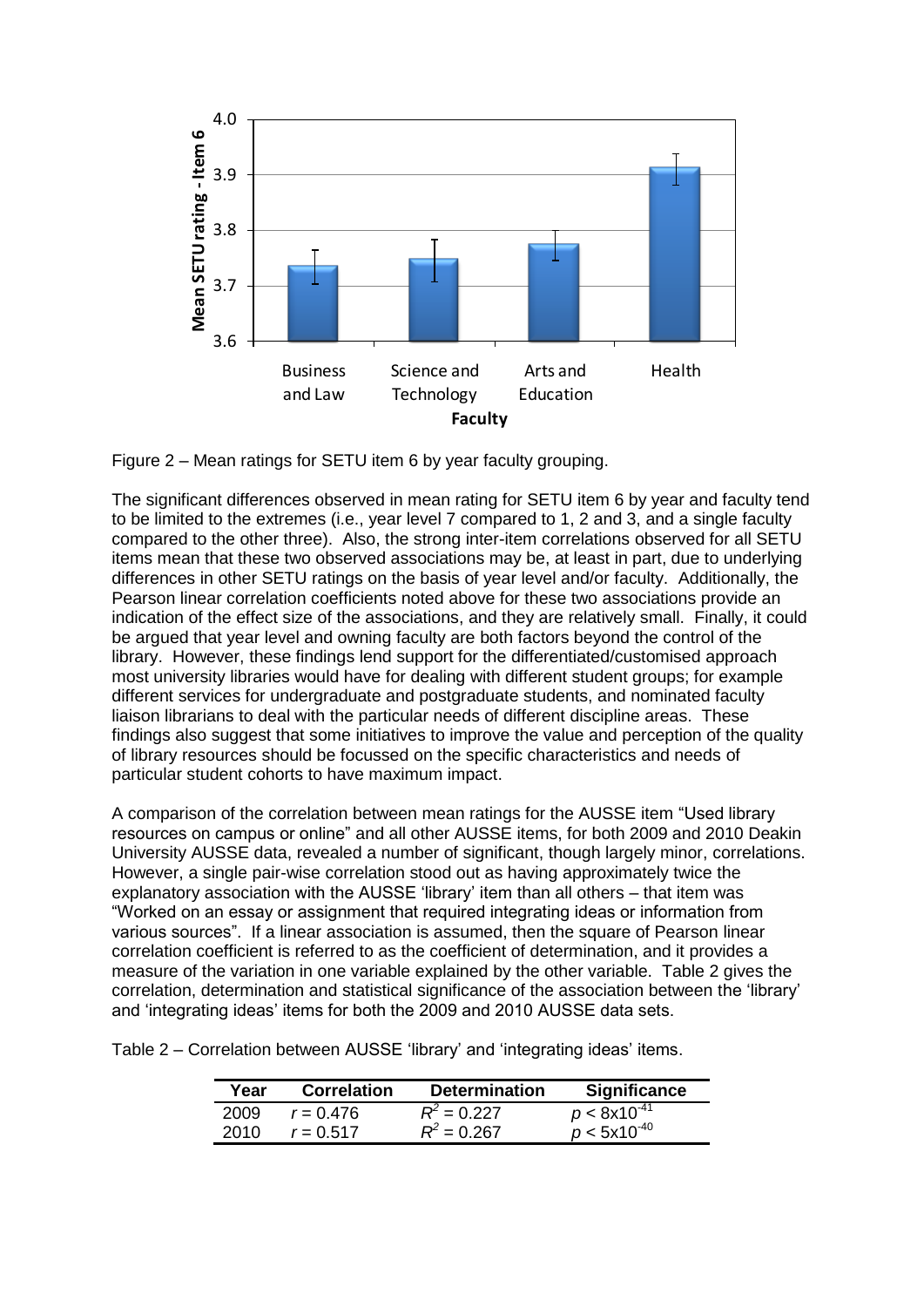The significant, strong and repeated correlation observed between these two items lends weight to the existence of an underlying meaningful association. Taking each item at face value, it is perhaps not surprising that an association is observed between these two items – the library is one likely source for locating "ideas or information from various sources". Without claiming a precisely quantified and causative influence, this finding suggests a key leverage point for enhancing the perceived value and contribution of the library in SET ratings – units of study that employ more sophisticated assessment tasks that require students to engage with multiple sources of information are more likely to lead students to interact with the library. Students are strongly (and rationally) motivated by what is assessed [\(James, McInnis & Devlin, 2002\)](#page-11-8), and assessment tasks that incorporate opportunities to interact with the library in substantial, meaningful and authentic ways have the potential to result in higher student ratings of the value of library resources. An additional benefit is that authentic and complex assessment tasks are a key element of a learning environment that supports the development of quality learning outcomes [\(McDowell et al., 2006\)](#page-11-9).

# CASE STUDY – INTEGRATING THE LIBRARY INTO A UNIT OF STUDY

A previously presented case study described the design, delivery and evaluation of information literacy training for engineering students at Deakin University [\(Palmer & Tucker,](#page-11-10)  [2004\)](#page-11-10). In partnership with the School of Engineering liaison librarian, a range of academic content, student learning activities and assessment were incorporated into an engineering unit (SEB121 Fundamental of technology Management) as core elements, with the aims of:

- exposing and orientating students to the facilities and services offered by, and accessed through, the Deakin University Library;
- exposing students to the rationale for, and the practice of, citing their information sources;
- providing general information literacy training;
- providing training and practice in using specific, discipline-relevant, online databases;
- encouraging students to become systematic and habitual users of the information sources available to them; and
- providing easy access to information sources.

Figure 3 summarises the various information literacy elements of SEB121.



Figure 3 – Information literacy elements of SEB121.

During orientation week (O week) and the first two weeks of the teaching period, students were invited/encouraged to participate in a self-guided tour of the Library. This tour incorporated the completion of an online interactive tutorial which included information required for the completion of the first assignment. The second unit assignment was a topical written report, and while it was not directly related to the information literacy aspects of SEB121, many students would have used the Library to source their material. Concurrently, the course materials covered topics including quality/validity of reference sources, intellectual property, academic integrity and plagiarism. The requirements for acknowledging sources of information were explicitly covered. The third item of assessment for SEB121 required on-campus students to attend a "Library Information Literacy Skills Session' where students met in small groups in the Library with the School's liaison librarian.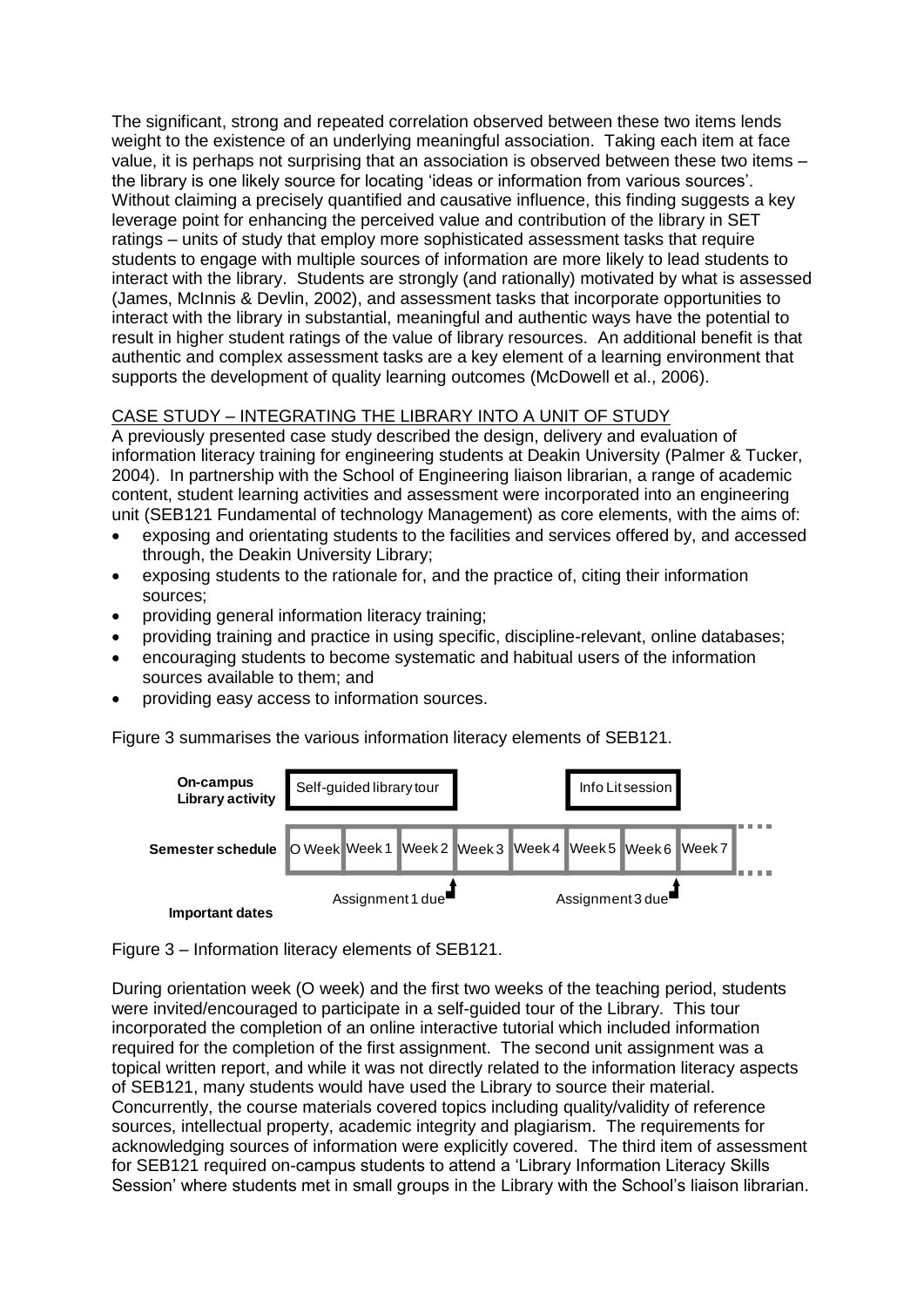This session focused on information resources specifically for engineering students and was based around hands-on use of online databases in a computer lab. The assessment element required students to individually produce a formatted bibliography of references that they could use in the completion of the fourth item of assessment for SEB121 (which was a topical/informative report on any issue relating to engineering/technology). Equivalent resources and activities were provided for off-campus students.

An evaluation of this initiative found that students valued the activities, and identified the need for additional exposure to more complex reference types (such as chapters in books) [\(Palmer & Tucker, 2004\)](#page-11-10), however no investigation of the impact of this initiative on SETU ratings was conducted at that time. SETU data are publicly available for the final two years (2005 and 2006) that the author was unit chair for SEB121 [\(Deakin University, 2011\)](#page-10-5). Figure 4 shows the mean ratings of the three "council indicator" SETU items (1, 7 and 9) and SETU item 6, for both SEB121 and the whole university overall, for both years. Note that a compressed vertical scale is used and 95 percent confidence intervals are estimated. Based on a significance level of *p* < 0.01, there was no significant difference in the mean ratings between SEB121 and the whole university for SETU item 1 and item 9 in both years, and there was no significant difference in the mean ratings between SEB121 and the whole university for SETU item 7 in 2005. There was a significant difference in the mean ratings between SEB121 and the whole university for SETU item 7 in 2006, but in this case the SEB121 mean rating was significantly lower. Note that in 2006 the author was absent for the SEB121 teaching period, and while the general format of the unit was the same, the classroom teaching was performed by a sessional replacement.



SEB121 **University** 

Figure 4 – SETU data for SEB121 versus whole university for 2005 and 2006.

So, for the key SETU items taken to represent overall teaching quality, in 2005 and 2006, SEB121 was either not significantly different to the whole university or, in one case, was significantly lower. However, the mean rating for SETU item 6 (the 'library' item) for SEB121 was significantly higher in both 2005 (*F* = 11.93; *p* < 0.0012) and 2006 (*F* = 6.99; *p* < 0.0081) compared to the whole university. These results provide some evidence that the purposefully designed integration of library resources and interactions into the content and assessment of SEB121 contributed to students differentially rating the library resource quality higher than other aspects of the unit, when compared to all other units. This finding lends support to the conclusion suggested above, based on the AUSSE data, that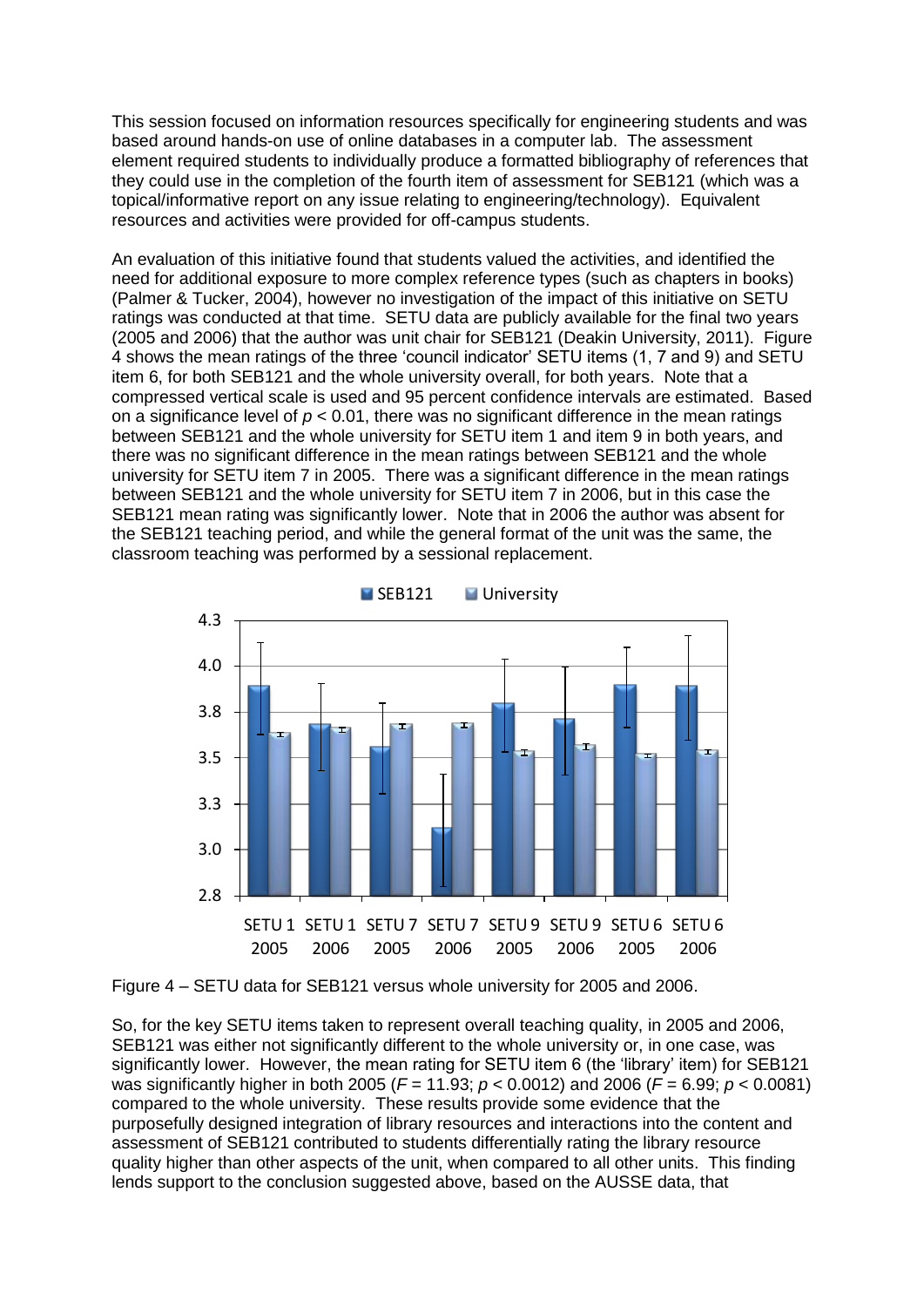assessment tasks that require students to interact and engage with the library in academically meaningful ways have the potential to result in higher student ratings of the value of library resources.

## **CONCLUSIONS**

As is apparent in the national consolidated CEQ results, Deakin University has also observed a disparity in the way students perceive/rate library service quality and library resource quality, with library resource quality receiving comparatively lower evaluation ratings by some measures. An analysis of available SET data relating to student interaction with, and evaluation of, library resources indicated that:

- high ratings for library resources were likely to be associated with high general ratings of teaching and unit quality;
- postgraduate coursework students rated library resources significantly higher than students in the first three years of undergraduate programs;
- students in one faculty (Health) rated library resources significantly higher than students in all other faculties; and
- there was a strong correlation observed in AUSSE data for both 2009 and 2010 between the two items "Used library resources on campus or online" and "Worked on an essay or assignment that required integrating ideas or information from various sources".

Retrospective analysis of the SET data for a unit of study that incorporated the purposefully designed integration of library resources and interactions into the unit content and assessment found that the key SETU items taken to represent overall teaching quality, in 2005 and 2006, were either not significantly different to the whole university or were significantly lower. However, the mean rating for SETU item 6 (the 'library' item) was significantly higher in both years compared to the whole university.

These findings suggest that:

- well-planned learning environments are likely to integrate academically meaningful student interaction with the library;
- initiatives to improve the value and perception of the quality of library resources should be focussed on the specific characteristics and needs of particular student cohorts to have maximum impact; and
- more sophisticated assessment tasks that require students to interact with the library have the potential to result in higher student ratings of the value of library resources.

Taken collectively, the findings support the library participating in, singly and/or jointly with academic development groups, initiatives that aim to develop the sophistication of learning and assessment activities used in units of study to engage students with rich and diverse sources of information. This could include direct participation in the unit curriculum and assessment, as described in the SEB121 case study presented above, or it could be through the provision of resources that document case studies, options and benefits of more sophisticated methods of assessment. Further, such development activities might gain most impact from being attuned to the traditions of different academic groupings – the "signature pedagogies" of the various disciplines.

Although Deakin University no longer participates in the AUSSE survey, it does include the SSS and LRS optional scales in the CEQ survey, as well as having a "library" item in the SETU instrument. Many Australian universities do not use the CEQ optional scales and do not include a reference to the library in their internal SET instruments, and hence may receive no direct SET data relating to their library. While the work presented here concentrated on quantitative SET data, most SET instruments also collect qualitative responses from students – typically in the form of open-ended comments. An exploratory study at Deakin University in 2008 found that, over the period 2004-2007, approximately 3%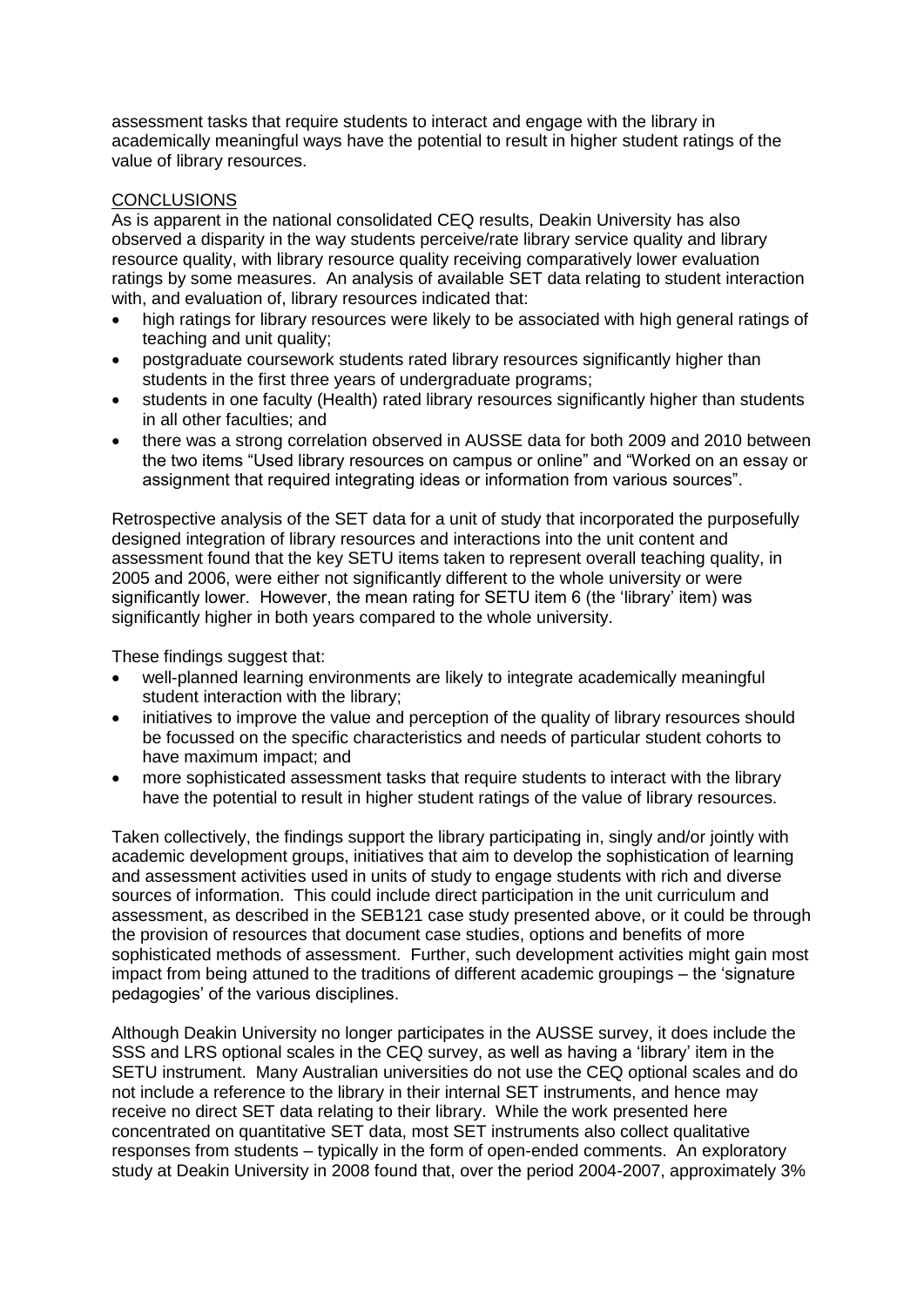of all CEQ open-ended student comments related to the Library. This finding provides further evidence of the value for libraries to be found in existing sources of SET data, and suggests that would be significant value for the Deakin University Library in exploring qualitative sources of SET data as well.



Figure A1 – Comparison of SETU item 6 (Library item) with all other SETU items. Source: data from [\(Deakin University, 2011\)](#page-10-5).



Figure A2 – CEQ Student Support Scale percentage agreement time series. Source: Figure 21 [\(Graduate Careers Australia, 2010, p. 32\)](#page-11-11) reproduced with permission.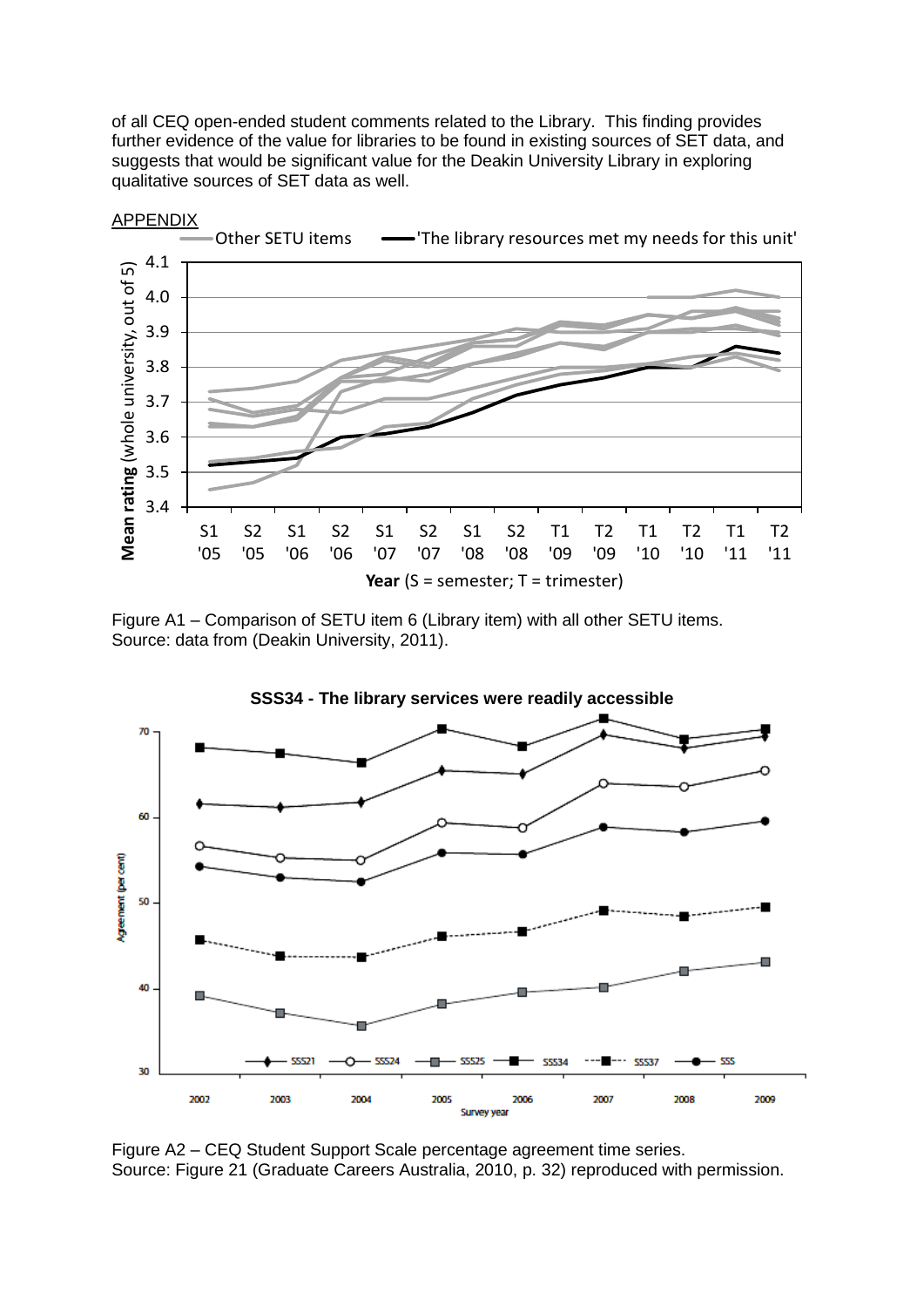

Figure A3 – CEQ Learning Resources Scale percentage agreement time series. Source: Figure 23 [\(Graduate Careers Australia, 2010, p. 33\)](#page-11-11) reproduced with permission.

#### REFERENCES

- <span id="page-10-3"></span>Arambewela, R. & Hall, J. (2006). A comparative analysis of international education satisfaction using SERVQUAL. *Journal of Services Research, 6*(1), 141-163.
- <span id="page-10-7"></span>Australian Council for Educational Research. (2011). *Overview of the AUSSE*. ACER. Retrieved 1 May, 2012, from the World Wide Web:

<http://www.acer.edu.au/research/ausse/faq/overview-of-the-ausse>

- <span id="page-10-4"></span>Brookes, M. (2003). Evaluating the "Student Experience": An Approach to Managing and Enhancing Quality in Higher Education. *Journal of Hospitality, Leisure, Sport and Tourism Education, 2*(1), 17-26.
- <span id="page-10-8"></span>Coates, H. (2010). Development of the Australasian survey of student engagement (AUSSE). *Higher Education, 60*(1), 1-17.
- <span id="page-10-0"></span>Cook, C., Heath, F., Kyrillidou, M. & Webster, D. (2001, 12-16 August). The forging of consensus: a methodological approach to service quality assessment in research libraries – the LibQUAL+™ experience*. Proceedings of the 4th Northumbria International Conference*, Pittsburgh, PA, 93-103.
- <span id="page-10-9"></span>Cramer, D. & Howitt, D. (2004). *The Sage Dictionary of Statistics: A Practical Resource for Students in the Social Sciences*. Thousand Oaks: Sage Publications, Inc.
- <span id="page-10-1"></span>Crawford, J. (2003). Reviewing a programme of evaluation in an academic library: the case of Glasgow Caledonian University. *Performance Measurement and Metrics, 4*(3), 113- 121.
- <span id="page-10-6"></span>Deakin University. (2010). *Handbook archive*. Deakin University. Retrieved 1 May, 2012, from the World Wide Web: [http://www.deakin.edu.au/current](http://www.deakin.edu.au/current-students/handbooks/2010/archive.php)[students/handbooks/2010/archive.php](http://www.deakin.edu.au/current-students/handbooks/2010/archive.php)
- <span id="page-10-5"></span>Deakin University. (2011). *Unit Evaluation System*. Deakin University. Retrieved 1 May, 2012, from the World Wide Web:<http://www.deakin.edu.au/unit-eval/results/general.php>

<span id="page-10-2"></span>Deakin University Library. (2010). *Results from the 2010 Library Client Survey*. Deakin University. Retrieved 1 May, 2012, from the World Wide Web: [http://www.deakin.edu.au/library/news/display.php?story\\_id=483](http://www.deakin.edu.au/library/news/display.php?story_id=483)